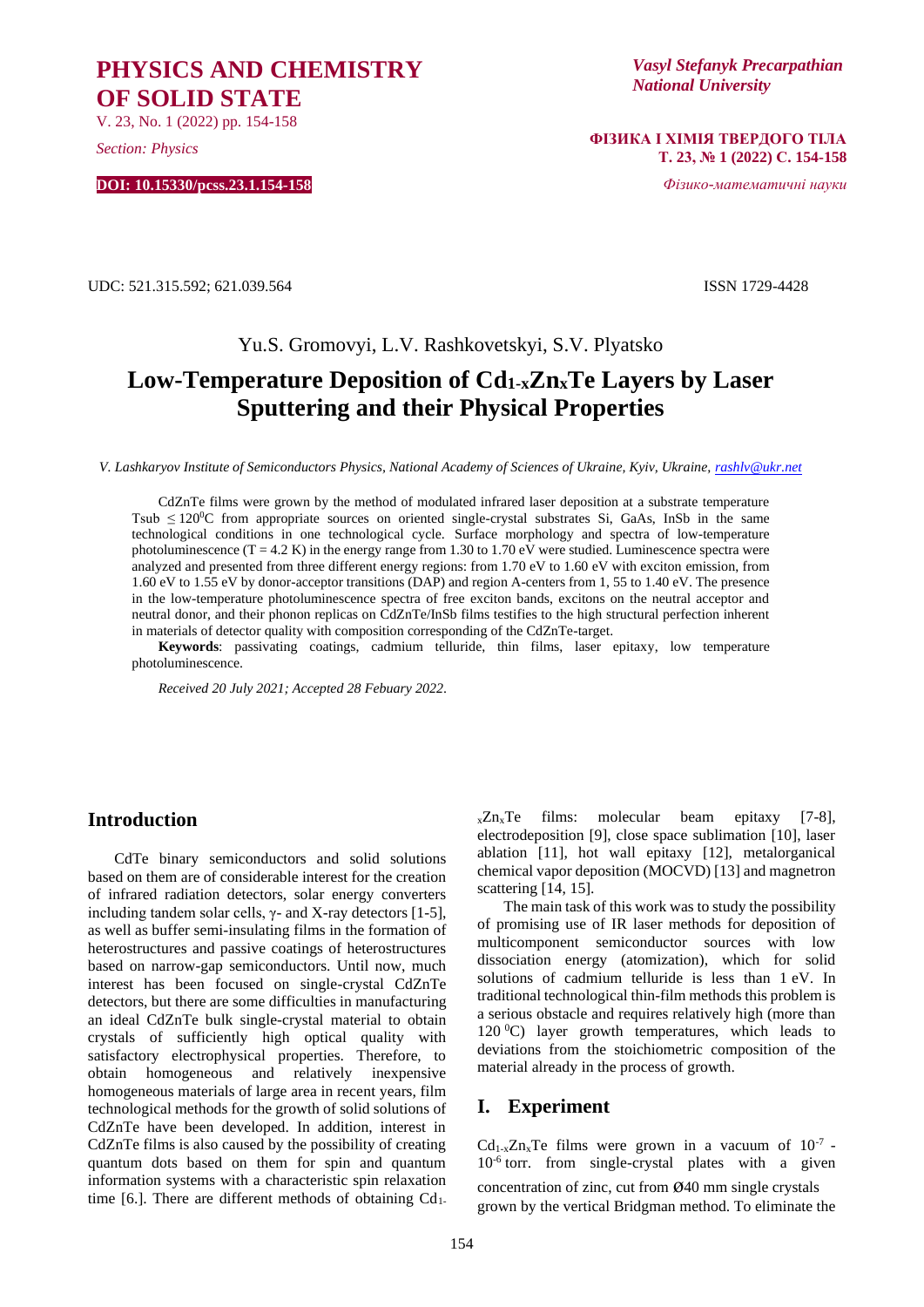splashing effect and the implementation of congruent evaporation, the X-Y geometry was used to scan focused infrared laser radiation without overlapping the spray zones.

The spectral region of the laser radiation was significantly below the intrinsic absorption edge of Cd<sub>1-x</sub>Zn<sub>x</sub>Te ( $\hbar \omega \ll E_g$ ). Discreteness and scattering time at each point of the source was set based on the problem. The temperature of the substrates was monitored during growth and did not exceed  $120$  °C. The layers were deposited on (111)Si, (111)GaAs and (001)InSb singlecrystal substrates, which have different constant lattices and coefficients of thermal expansion.

## **II. AFM study of film morphology**

The surface morphology of films of the same thickness ( $h = 2.5 \text{ }\mu\text{m}$ ) grown in one technological cycle of laser epitaxy on substrates with different constant lattices, but with the same crystallographic orientation, was studied by atomic force microscopy (AFM). Silicon probes had a nominal radius of curvature of the tip up to 10 nm. From a detailed analysis of the topology of the deposited layers, it was found that depending on the constant lattice of the substrates, a different surface relief is formed, and the surface parameters are not so much sensitive to the film thickness as to the substrate material (Fig. 1). The deposited layers on mismatched substrates are characterized, in contrast to CdZnTe/InSb singlecrystal films, by a nanocrystalline structure with not only different sizes and roughness, but also different crystal structure, which are formed with the transition from twodimensional growth to nanocluster structures.

### **III.Low temperature photoluminescence**

Detailed studies of low-temperature photoluminescence (LTP) were carried out in the spectral region 1.3 - 1.7 eV at a temperature of 4.2 K. The excitation was carried out by an argon laser at a wavelength  $\lambda = 488.0$  nm.

The main attention was paid to the study of the behavior of LTP lines in three characteristic spectral regions of luminescence - bound exciton (on the neutral acceptor  $A^0X$  and on the neutral donor  $D^0X$ ), donoracceptor emission (DA) and in the low-energy region - (A centers). All films are characterized by the presence of an exciton region of complex structure, but of different intensity depending on the type of substrate (Fig. 2). The exciton region is most intense in films obtained on semiconductor substrates with close lattice constant values.

However, the structuring of the exciton band is observed only on films grown on (001) InSb substrates. The shape of the exciton band in the films on other substrates is expanded, and corresponds to the nanocrystalline structure. According to the position and intensity of the exciton bands on the neutral acceptor  $A<sup>0</sup>X$ (hv =  $1.6305 \text{ eV}$ ) and the donor  $D^0X$  $(hv = 1.6355 \text{ eV})$  in the original crystal (Fig. 2) and CdZnTe/ InSb films, it can be judged that the concentration of small donors in the crystal is higher than in the obtained films because  $(A^0X / D^0X)_{cr} < (A^0X / D^0X)_f$ . The determined E<sub>g</sub> of the obtained films in comparison with the  $E_g$  of source showed a slight difference in the band gap  $(E_g \approx D^0 X + 0.0128 \approx 1.6483 \text{ eV}),$ 

which is a confirmation of the congruence of evaporation of the target by IR laser radiation. In addition, transverse and longitudinal polariton branches  $(X_T = 1.6377 \text{ eV})$ ,  $X_L = 1.6399$  eV) of free exciton FE and their phonon replicas  $(X_T - ILO) = 1.6170$  eV and

 $(X_L - 1LO) = 1.6192$  eV and excited state band of free exciton FE  $(n = 2) = 1.6470$  eV with phonon replica

(FE  $(n = 2) -1LO$ ) = 1.6263 eV are observed in the shortwavelength region of the spectrum. The cleavage in CdZnTe between the polariton branches is about 2 meV.

It should also be noted that the presence in the exciton spectral region of the complex structure of the bands and especially FE  $(n = 2)$  and (FE  $(n = 2)$  -1LO) is evidence of the structural perfection of the grown films in contrast to the films on GaAs and Si satellite substrates, where the exciton region of radiative recombination is extremely weak and is unstructured.



Fig. 1. AFM surface morphology of Cd<sub>1-x</sub>Zn<sub>x</sub>Te films on Si, GaAs and InSb substrates.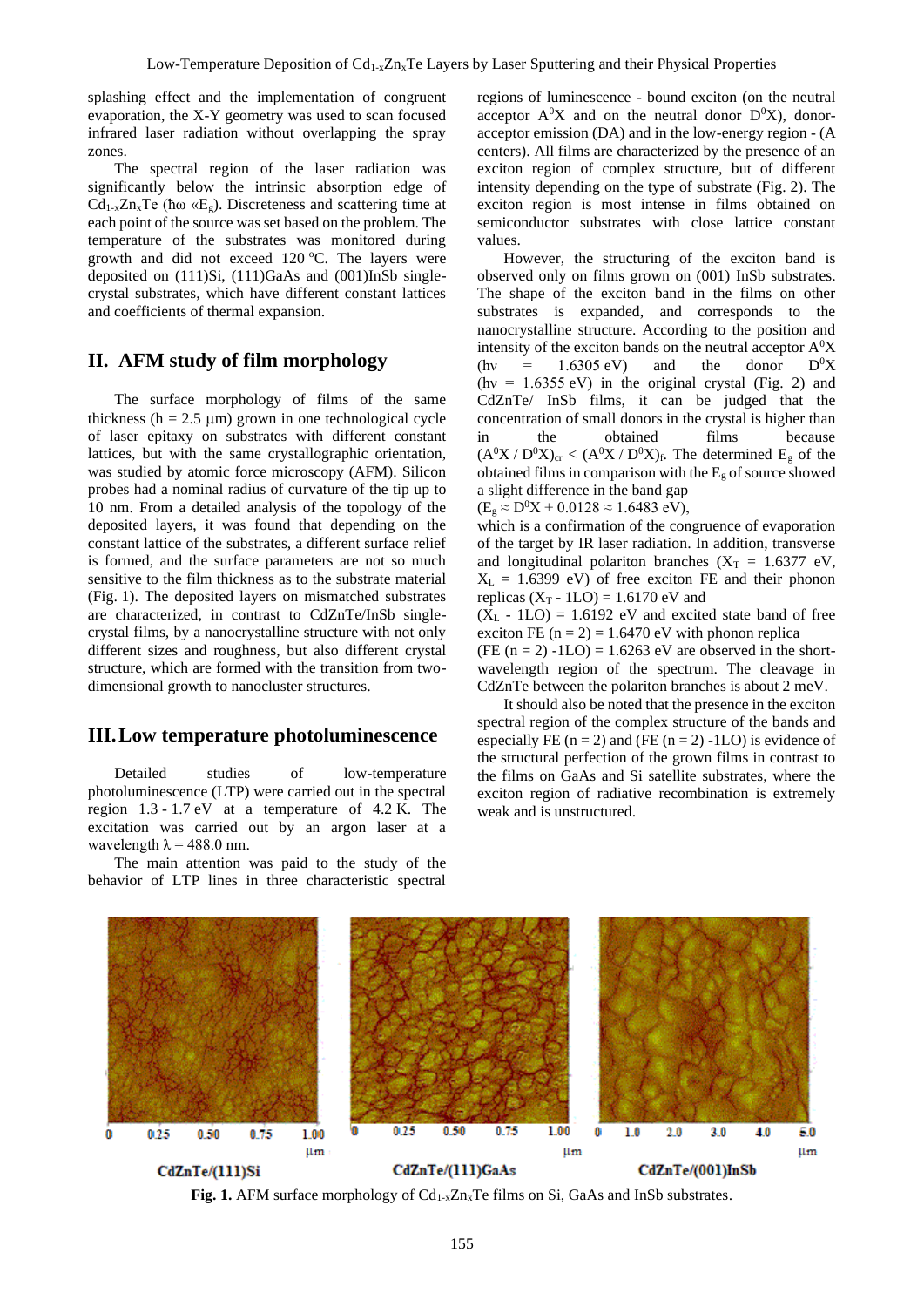

**Fig. 2.** Exciton region of LTP of Cd<sub>1-x</sub>Zn<sub>x</sub>Te films at a temperature T = 4.2K. 1- Cd<sub>1-x</sub>Zn<sub>x</sub>Te target source crystal; 2-  $Cd_{1-x}Zn_xTe$  film on an InSb substrate; 3-  $Cd_{1-x}Zn_xTe$  film on a GaAs substrate.



**Fig. 3.** Spectral dependence of LTP in the area of the zone - acceptor (BA), donor-acceptor pairs (DAP) and A-centers.1-  $Cd_{1-x}Zn_xTe$  target source crystal; 2-  $Cd_{1-x}Zn_xTe$  /  $GaAs$ ; 3-  $Cd_{1-x}Zn_xTe$  / (111) Si; 4-  $Cd_{1-x}Zn_xTe / (001) Si., 5-Cd_{1-x}Zn_xTe / InSb.$ 

The low-energy region of the spectrum -  $DA + BA$ (1.55 - 1.6 eV) radiation, the region of DAP - 1.5 - 1.55 eV) and A-centers - 1.4 - 1.5 eV are most intensely manifested on single-crystal GaAs and Si substrates. Figure 3 shows that the bands of this spectral region are intense, wide and unstructured, which

complicates their interpretation on the one hand, but on the other hand indicates the presence of defects of the same nature of different concentration.

On InSb semiconductor substrates, there is no radiation in this spectral region, which indicates a much lower concentration of relatively deep donor and acceptor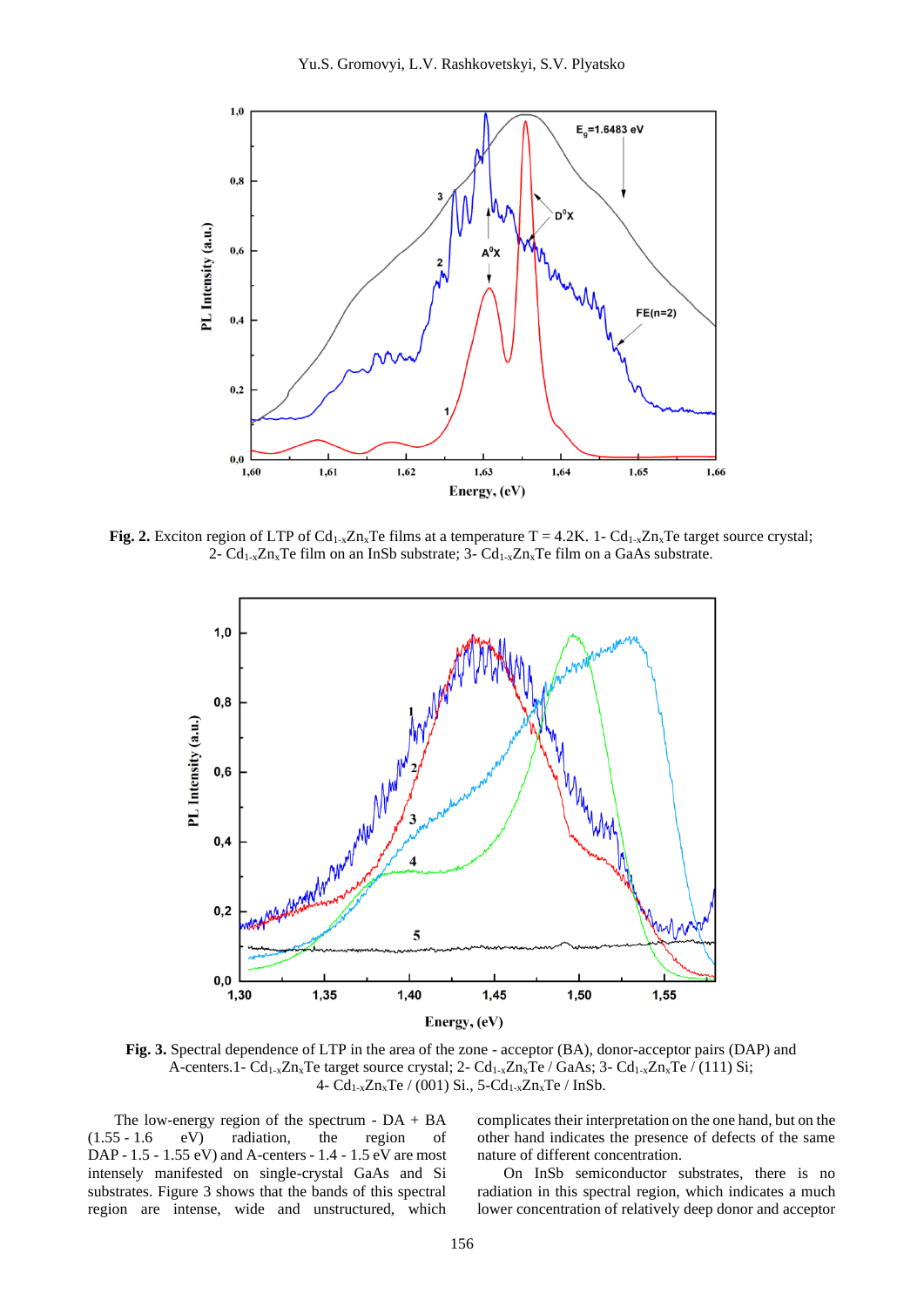centers in CdZnTe and radiation centers in the region of the CdZnTe-InSb hetero-paired interface (HP), which can be explained almost by the coincidence of their crystal structures and constant lattices  $(a<sub>InSh</sub> = 6.479 \text{ Å}, a<sub>CdTe</sub> = 6.477 \text{ Å}).$  Calculations show, and the LTP confirms that the expected density of states at the HP InSb–CdTe boundary should not exceed the value of  $N_s = 6.2 \times 10^{11}$  cm<sup>-2</sup>. In all other cases, the CdZnTe/Si (GaAs) layers change their morphology from amorphous to polycrystalline with different crystallite sizes. An amorphous phase at the intercrystalline boundaries is also not excluded. Therefore, the area - DA + BA, DAP and A-centers of radiation are also due to the presence of recombinant channels of intercrystalline boundaries of different nature.

## **Conclusion**

On the basis of conducted research, it has been shown that when fulfilling the requirements for the use of the IR laser epitaxy method, which are determined by the thermophysical properties of the semiconductor source and laser radiation parameters, the developed

technological method can be used to produce perfect layers based on solid solutions of CdZnTe on different types of substrates at low growth temperatures, which can be used for low-temperature passivation of IR receivers based on HgCdTe, the creation of ionizing radiation detectors and in tandem (multi-stage) solar cell technology. It is established that CdZnTe films obtained by the method of IR laser deposition on substrates with similar lattice parameters and coefficients of thermal expansion are characterized by high structural perfection with the composition corresponding to the material source at much lower deposition temperatures  $T_{sub} \leq 120^{\circ}$ C, which makes it possible to obtain multilayer structures with specified properties and architecture and thus helps to solve problems in the realization of highly efficient active and passive elements based on them.

*Gromovyi Yu.S.* - PhD of Physical and Mathematical Science, researcher; *Rashkovetskyi L.V.* – researcher; *Plyatsko S.V.* - PhD of Physical and Mathematical

Sciences, senior research.

- [1] S. Chander, M.S. Dhaka, Thin Solid Films 625, 131 (2017)[; https://doi.org/10.1016/j.tsf.2017.01.052.](https://doi.org/10.1016/j.tsf.2017.01.052)
- [2] S. Chander, A. Purohit, S.L. Patel, M.S. Dhaka, Phys. E. 89, 29 (2017); [https://doi.org/10.1016/j.physe.2017.02.002.](https://doi.org/10.1016/j.physe.2017.02.002)
- [3] S. Chander, M.S. Dhaka, Sol. Energy 150, 577 (2017); [https://doi.org/10.1016/j.solener.2017.05.013.](https://doi.org/10.1016/j.solener.2017.05.013)
- [4] G.Q. Zha, Y. Lin, D.M. Zeng, T.T. Tan, W.Q. Jie, Appl. Phys. Lett. 106, 062103 (2015); [http://dx.doi.org/10.1063/1.4907973.](http://dx.doi.org/10.1063/1.4907973)
- [5] H.Q. Le, J.L. Ducote, S. Molloi, Med. Phys. 37, 1225 (2010); http://dx.doi.org[/10.1118/1.3312435.](https://dx.doi.org/10.1118%2F1.3312435)
- [6] C. Li, N. Murase, Chem. Lett., 34(1), 92 (2005); [https://doi.org/10.1246/cl.2005.92.](https://doi.org/10.1246/cl.2005.92)
- [7] X. Zhao *et al.*, Appl. Phys. Lett. 105(25), 252101 (2014); [https://doi.org/10.1063/1.4904993.](https://doi.org/10.1063/1.4904993)
- [8] C.L. Littler, B.P. Gorman, D.F. Weirauch, P.K. Liao, H.F. Schaake, J. Electron. Mater. 34, 768 (2005); [https://doi.org/10.1007/s11664-005-0018-4.](https://doi.org/10.1007/s11664-005-0018-4)
- [9] M. Basol, V.K. Kapur, M.L. Ferris, J. Appl. Phys. 66, 1816 (1989)[; https://doi.org/10.1063/1.344353.](https://doi.org/10.1063/1.344353)
- [10] S.N. Alamri, Phys. Status Solidi (a) 200, 352 (2003); [https://doi.org/10.1002/pssa.200306691.](https://doi.org/10.1002/pssa.200306691)
- [11] Aydinli, A. Compaan, G. Contreras-Puente, A. Mason, Solid State Commun. 80, 465 (1991); [https://doi.org/10.1016/0038-1098\(91\)90051-V.](https://doi.org/10.1016/0038-1098(91)90051-V)
- [12] J. Takahashi, K. Mochizuki, K. Hitomi, T. Shoji, J. Cryst. Growth 269, 419 (2004); [https://doi.org/10.1016/j.jcrysgro.2004.05.054.](https://doi.org/10.1016/j.jcrysgro.2004.05.054)
- [13] H. Zhou, D. Zeng, S. Pan, Instrum. Methods Phys. Res. Sect. A: Accel. Spectrom. etect. Assoc. Equip. 698, 81 (2013); https://doi.org[/10.1016/j.nima.2012.09.024.](https://doi.org/10.1016/j.nima.2012.09.024)
- [14] Q. Huda; M.M. Aliyu; M.A. Islam; M.S. Hossain; M.M. Alam; M.R. Karim; M.A.M. Bhuiyan; K. Sopian; N. Amin, (IEEE 39th Photovoltaic Specialists Conference, (PVSC), 2013); https://doi.org[/10.1109/PVSC.2013.6744242](https://doi.org/10.1109/PVSC.2013.6744242)**.**
- [15] E. Yilmaz; R. Turan; A. Aktağ; Ali Akgöl, 37th IEEE Photovoltaic Specialists Conference (2011); https://doi.org[/10.1109/PVSC.2011.6186216.](https://doi.org/10.1109/PVSC.2011.6186216)